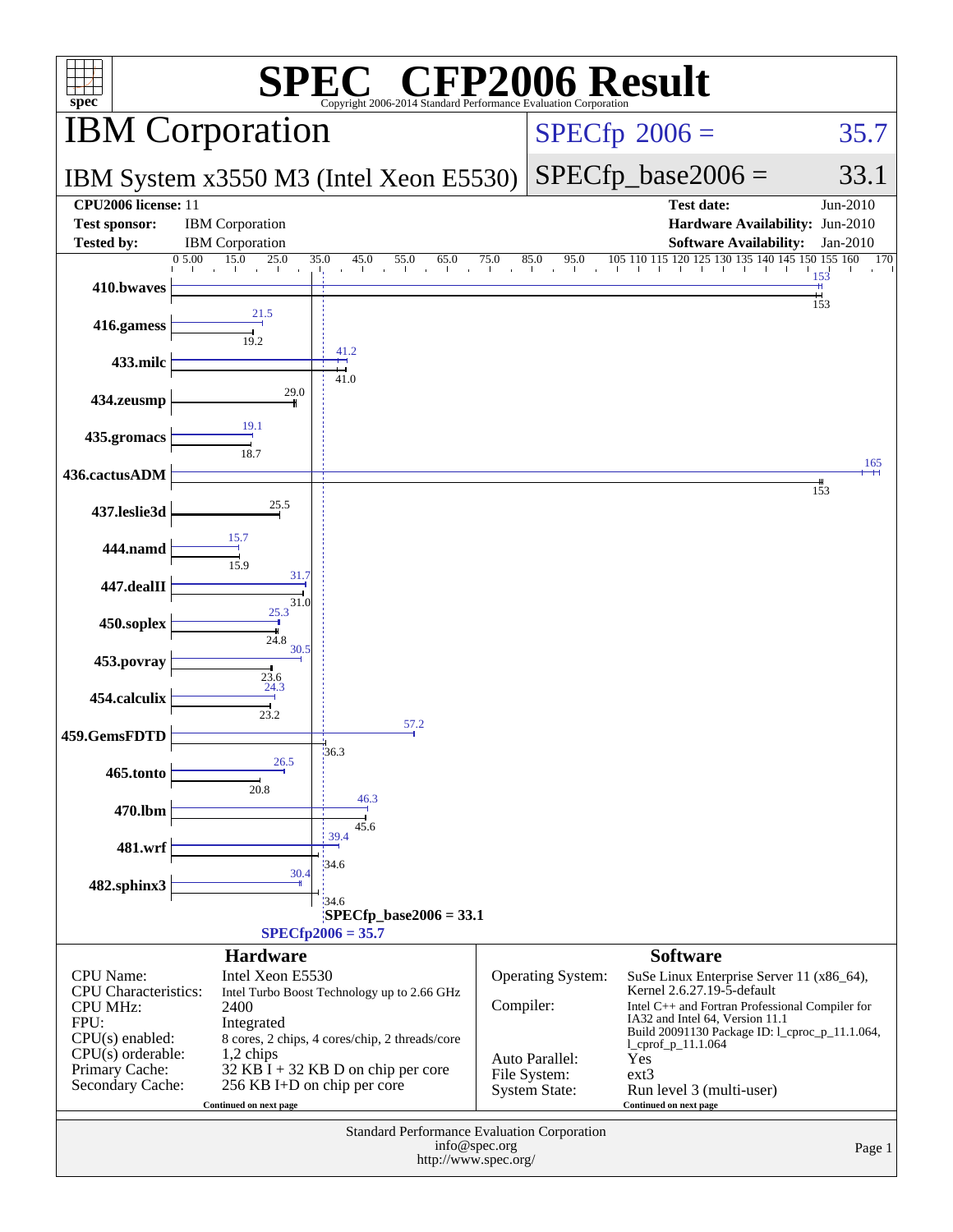

IBM Corporation

#### $SPECfp2006 = 35.7$  $SPECfp2006 = 35.7$

IBM System x3550 M3 (Intel Xeon E5530) [SPECfp\\_base2006 =](http://www.spec.org/auto/cpu2006/Docs/result-fields.html#SPECfpbase2006) 33.1

| <b>CPU2006 license: 11</b>                                                 |                                                                                                                   |                                                            | <b>Test date:</b>                      | $Jun-2010$ |
|----------------------------------------------------------------------------|-------------------------------------------------------------------------------------------------------------------|------------------------------------------------------------|----------------------------------------|------------|
| <b>Test sponsor:</b>                                                       | <b>IBM</b> Corporation                                                                                            |                                                            | <b>Hardware Availability: Jun-2010</b> |            |
| <b>Tested by:</b>                                                          | <b>IBM</b> Corporation                                                                                            |                                                            | <b>Software Availability:</b>          | Jan-2010   |
| L3 Cache:<br>Other Cache:<br>Memory:<br>Disk Subsystem:<br>Other Hardware: | 8 MB I+D on chip per chip<br>None<br>48 GB (12 x 4 GB PC3-10600R CL9, 2 Rank)<br>1 x 73 GB SAS, 15000 RPM<br>None | <b>Base Pointers:</b><br>Peak Pointers:<br>Other Software: | 64-bit<br>$32/64$ -bit<br>None         |            |

**[Results Table](http://www.spec.org/auto/cpu2006/Docs/result-fields.html#ResultsTable)**

| Results Table                                                                                            |                |              |                |       |                |       |                |              |                |              |                |              |
|----------------------------------------------------------------------------------------------------------|----------------|--------------|----------------|-------|----------------|-------|----------------|--------------|----------------|--------------|----------------|--------------|
|                                                                                                          |                |              | <b>Base</b>    |       |                |       | <b>Peak</b>    |              |                |              |                |              |
| <b>Benchmark</b>                                                                                         | <b>Seconds</b> | <b>Ratio</b> | <b>Seconds</b> | Ratio | <b>Seconds</b> | Ratio | <b>Seconds</b> | <b>Ratio</b> | <b>Seconds</b> | <b>Ratio</b> | <b>Seconds</b> | <b>Ratio</b> |
| 410.bwaves                                                                                               | 89.5           | 152          | 88.7           | 153   | 88.7           | 153   | 89.1           | 153          | 88.7           | 153          | 88.7           | <u>153</u>   |
| 416.gamess                                                                                               | 1017           | 19.2         | 1021           | 19.2  | 1023           | 19.1  | 917            | 21.4         | 913            | 21.5         | 912            | 21.5         |
| $433$ .milc                                                                                              | 235            | 39.0         | 223            | 41.2  | 224            | 41.0  | 234            | 39.2         | 222            | 41.4         | 223            | 41.2         |
| 434.zeusmp                                                                                               | 311            | 29.3         | 314            | 29.0  | 316            | 28.8  | 311            | 29.3         | 314            | 29.0         | 316            | 28.8         |
| 435.gromacs                                                                                              | 382            | 18.7         | 382            | 18.7  | 381            | 18.7  | 374            | 19.1         | 374            | <b>19.1</b>  | 376            | 19.0         |
| 436.cactusADM                                                                                            | 78.2           | 153          | 77.8           | 154   | 78.0           | 153   | 72.3           | 165          | 71.7           | 167          | 73.5           | 163          |
| 437.leslie3d                                                                                             | 368            | 25.5         | 368            | 25.5  | 369            | 25.5  | 368            | 25.5         | 368            | 25.5         | 369            | 25.5         |
| 444.namd                                                                                                 | 505            | 15.9         | 504            | 15.9  | 504            | 15.9  | 510            | 15.7         | 509            | 15.7         | 509            | 15.8         |
| 447.dealII                                                                                               | 369            | 31.0         | 369            | 31.0  | 369            | 31.0  | 361            | 31.7         | 364            | 31.5         | 361            | 31.7         |
| $450$ .soplex                                                                                            | 334            | 25.0         | 337            | 24.8  | 340            | 24.5  | 334            | 25.0         | 330            | 25.3         | 327            | 25.5         |
| 453.povray                                                                                               | 226            | 23.6         | 224            | 23.7  | 227            | 23.4  | 175            | 30.4         | 174            | 30.5         | 174            | 30.6         |
| $ 454$ .calculix                                                                                         | 353            | 23.4         | 358            | 23.0  | 356            | 23.2  | 340            | 24.3         | 339            | 24.3         | 341            | 24.2         |
| 459.GemsFDTD                                                                                             | 293            | 36.3         | <u>292</u>     | 36.3  | 292            | 36.3  | 186            | 57.2         | 185            | 57.2         | 186            | 57.0         |
| $465$ .tonto                                                                                             | 473            | 20.8         | 473            | 20.8  | 475            | 20.7  | 371            | 26.5         | 371            | 26.5         | 372            | 26.5         |
| 470.1bm                                                                                                  | 301            | 45.7         | 301            | 45.6  | 301            | 45.6  | 297            | 46.3         | 297            | 46.2         | 297            | 46.3         |
| 481.wrf                                                                                                  | 323            | 34.6         | 323            | 34.6  | 323            | 34.5  | 283            | 39.4         | 284            | 39.3         | 283            | 39.4         |
| 482.sphinx3                                                                                              | 564            | 34.5         | 564            | 34.6  | 563            | 34.6  | 640            | 30.4         | 641            | 30.4         | 645            | 30.2         |
| Results appear in the order in which they were run. Bold underlined text indicates a median measurement. |                |              |                |       |                |       |                |              |                |              |                |              |

#### **[Platform Notes](http://www.spec.org/auto/cpu2006/Docs/result-fields.html#PlatformNotes)**

 Turbo Mode Enable Turbo Boost set to Traditional CPU C State Enable

#### **[General Notes](http://www.spec.org/auto/cpu2006/Docs/result-fields.html#GeneralNotes)**

 Binaries were compiled on SLES 10 with Binutils 2.18.50.0.7.20080502 'ulimit -s unlimited' was used to set the stack size to unlimited prior to run OMP\_NUM\_THREADS set to number of cores KMP\_AFFINITY set to granularity=fine,scatter KMP\_STACKSIZE set to 200M

> Standard Performance Evaluation Corporation [info@spec.org](mailto:info@spec.org) <http://www.spec.org/>

#### Page 2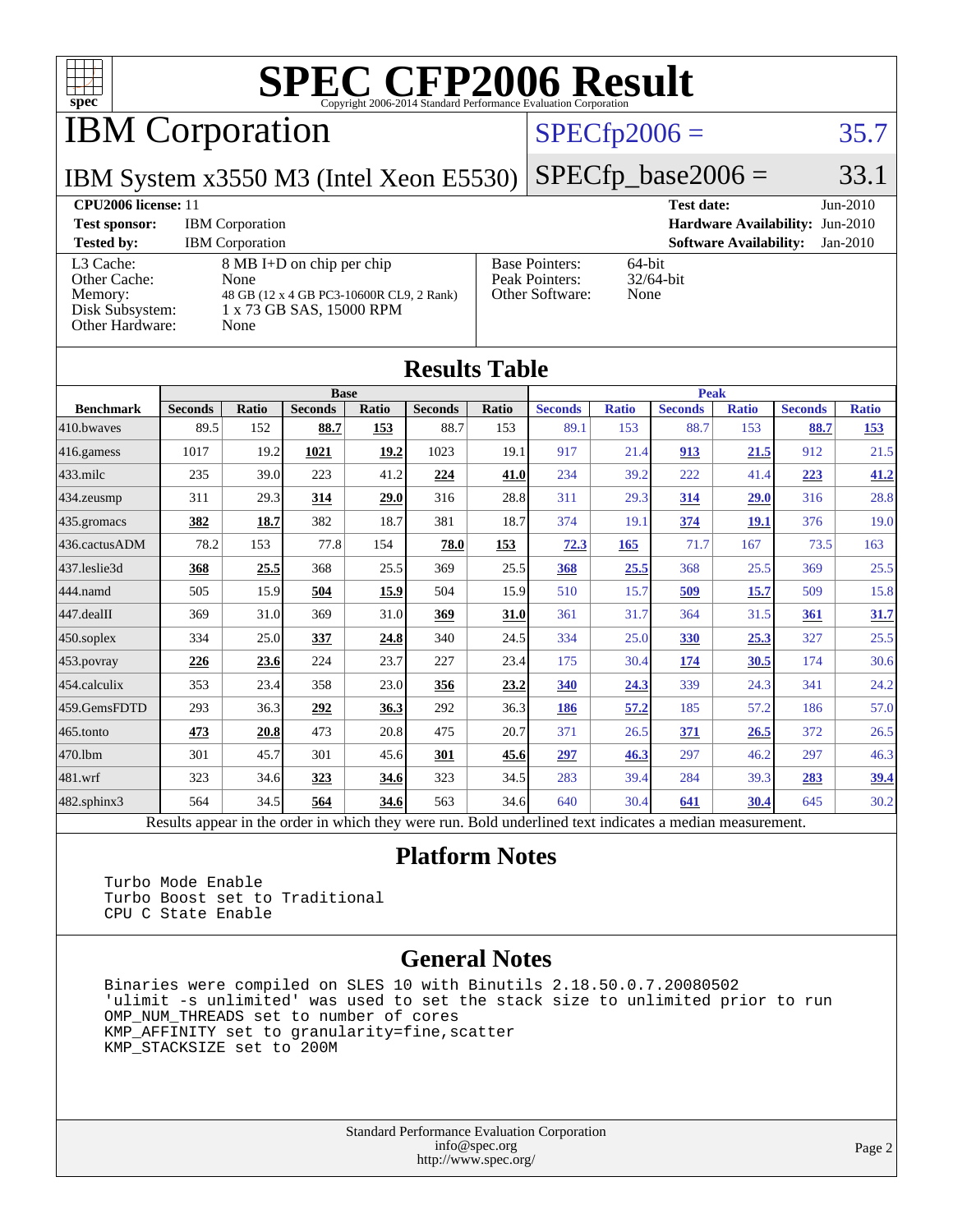

## IBM Corporation

 $SPECTp2006 = 35.7$ 

IBM System x3550 M3 (Intel Xeon E5530)  $SPECTp\_base2006 = 33.1$ 

**[Test sponsor:](http://www.spec.org/auto/cpu2006/Docs/result-fields.html#Testsponsor)** IBM Corporation **[Hardware Availability:](http://www.spec.org/auto/cpu2006/Docs/result-fields.html#HardwareAvailability)** Jun-2010

**[CPU2006 license:](http://www.spec.org/auto/cpu2006/Docs/result-fields.html#CPU2006license)** 11 **[Test date:](http://www.spec.org/auto/cpu2006/Docs/result-fields.html#Testdate)** Jun-2010 **[Tested by:](http://www.spec.org/auto/cpu2006/Docs/result-fields.html#Testedby)** IBM Corporation **[Software Availability:](http://www.spec.org/auto/cpu2006/Docs/result-fields.html#SoftwareAvailability)** Jan-2010

#### **[Base Compiler Invocation](http://www.spec.org/auto/cpu2006/Docs/result-fields.html#BaseCompilerInvocation)**

[C benchmarks](http://www.spec.org/auto/cpu2006/Docs/result-fields.html#Cbenchmarks): icc  $-m64$ 

[C++ benchmarks:](http://www.spec.org/auto/cpu2006/Docs/result-fields.html#CXXbenchmarks) [icpc -m64](http://www.spec.org/cpu2006/results/res2010q3/cpu2006-20100621-11835.flags.html#user_CXXbase_intel_icpc_64bit_bedb90c1146cab66620883ef4f41a67e)

[Fortran benchmarks](http://www.spec.org/auto/cpu2006/Docs/result-fields.html#Fortranbenchmarks): [ifort -m64](http://www.spec.org/cpu2006/results/res2010q3/cpu2006-20100621-11835.flags.html#user_FCbase_intel_ifort_64bit_ee9d0fb25645d0210d97eb0527dcc06e)

[Benchmarks using both Fortran and C](http://www.spec.org/auto/cpu2006/Docs/result-fields.html#BenchmarksusingbothFortranandC): [icc -m64](http://www.spec.org/cpu2006/results/res2010q3/cpu2006-20100621-11835.flags.html#user_CC_FCbase_intel_icc_64bit_0b7121f5ab7cfabee23d88897260401c) [ifort -m64](http://www.spec.org/cpu2006/results/res2010q3/cpu2006-20100621-11835.flags.html#user_CC_FCbase_intel_ifort_64bit_ee9d0fb25645d0210d97eb0527dcc06e)

#### **[Base Portability Flags](http://www.spec.org/auto/cpu2006/Docs/result-fields.html#BasePortabilityFlags)**

| 410.bwaves: -DSPEC CPU LP64                 |                                                                |
|---------------------------------------------|----------------------------------------------------------------|
| 416.gamess: - DSPEC_CPU_LP64                |                                                                |
| 433.milc: -DSPEC CPU LP64                   |                                                                |
| 434.zeusmp: -DSPEC_CPU_LP64                 |                                                                |
| 435.gromacs: -DSPEC_CPU_LP64 -nofor_main    |                                                                |
| 436.cactusADM: -DSPEC CPU LP64 -nofor main  |                                                                |
| 437.leslie3d: -DSPEC CPU LP64               |                                                                |
| 444.namd: - DSPEC_CPU_LP64                  |                                                                |
| 447.dealII: -DSPEC CPU LP64                 |                                                                |
| 450.soplex: -DSPEC_CPU_LP64                 |                                                                |
| 453.povray: -DSPEC_CPU_LP64                 |                                                                |
| 454.calculix: - DSPEC CPU LP64 - nofor main |                                                                |
| 459.GemsFDTD: -DSPEC_CPU LP64               |                                                                |
| 465.tonto: - DSPEC_CPU LP64                 |                                                                |
| 470.1bm: - DSPEC CPU LP64                   |                                                                |
|                                             | 481.wrf: -DSPEC_CPU_LP64 -DSPEC_CPU_CASE_FLAG -DSPEC_CPU_LINUX |
| 482.sphinx3: -DSPEC_CPU_LP64                |                                                                |
|                                             |                                                                |

#### **[Base Optimization Flags](http://www.spec.org/auto/cpu2006/Docs/result-fields.html#BaseOptimizationFlags)**

[C benchmarks](http://www.spec.org/auto/cpu2006/Docs/result-fields.html#Cbenchmarks): [-xSSE4.2](http://www.spec.org/cpu2006/results/res2010q3/cpu2006-20100621-11835.flags.html#user_CCbase_f-xSSE42_f91528193cf0b216347adb8b939d4107) [-ipo](http://www.spec.org/cpu2006/results/res2010q3/cpu2006-20100621-11835.flags.html#user_CCbase_f-ipo) [-O3](http://www.spec.org/cpu2006/results/res2010q3/cpu2006-20100621-11835.flags.html#user_CCbase_f-O3) [-no-prec-div](http://www.spec.org/cpu2006/results/res2010q3/cpu2006-20100621-11835.flags.html#user_CCbase_f-no-prec-div) [-static](http://www.spec.org/cpu2006/results/res2010q3/cpu2006-20100621-11835.flags.html#user_CCbase_f-static) [-parallel](http://www.spec.org/cpu2006/results/res2010q3/cpu2006-20100621-11835.flags.html#user_CCbase_f-parallel) [-opt-prefetch](http://www.spec.org/cpu2006/results/res2010q3/cpu2006-20100621-11835.flags.html#user_CCbase_f-opt-prefetch) [C++ benchmarks:](http://www.spec.org/auto/cpu2006/Docs/result-fields.html#CXXbenchmarks) [-xSSE4.2](http://www.spec.org/cpu2006/results/res2010q3/cpu2006-20100621-11835.flags.html#user_CXXbase_f-xSSE42_f91528193cf0b216347adb8b939d4107) [-ipo](http://www.spec.org/cpu2006/results/res2010q3/cpu2006-20100621-11835.flags.html#user_CXXbase_f-ipo) [-O3](http://www.spec.org/cpu2006/results/res2010q3/cpu2006-20100621-11835.flags.html#user_CXXbase_f-O3) [-no-prec-div](http://www.spec.org/cpu2006/results/res2010q3/cpu2006-20100621-11835.flags.html#user_CXXbase_f-no-prec-div) [-static](http://www.spec.org/cpu2006/results/res2010q3/cpu2006-20100621-11835.flags.html#user_CXXbase_f-static) [-parallel](http://www.spec.org/cpu2006/results/res2010q3/cpu2006-20100621-11835.flags.html#user_CXXbase_f-parallel) [-opt-prefetch](http://www.spec.org/cpu2006/results/res2010q3/cpu2006-20100621-11835.flags.html#user_CXXbase_f-opt-prefetch) [Fortran benchmarks](http://www.spec.org/auto/cpu2006/Docs/result-fields.html#Fortranbenchmarks): [-xSSE4.2](http://www.spec.org/cpu2006/results/res2010q3/cpu2006-20100621-11835.flags.html#user_FCbase_f-xSSE42_f91528193cf0b216347adb8b939d4107) [-ipo](http://www.spec.org/cpu2006/results/res2010q3/cpu2006-20100621-11835.flags.html#user_FCbase_f-ipo) [-O3](http://www.spec.org/cpu2006/results/res2010q3/cpu2006-20100621-11835.flags.html#user_FCbase_f-O3) [-no-prec-div](http://www.spec.org/cpu2006/results/res2010q3/cpu2006-20100621-11835.flags.html#user_FCbase_f-no-prec-div) [-static](http://www.spec.org/cpu2006/results/res2010q3/cpu2006-20100621-11835.flags.html#user_FCbase_f-static) [-parallel](http://www.spec.org/cpu2006/results/res2010q3/cpu2006-20100621-11835.flags.html#user_FCbase_f-parallel) [-opt-prefetch](http://www.spec.org/cpu2006/results/res2010q3/cpu2006-20100621-11835.flags.html#user_FCbase_f-opt-prefetch) [Benchmarks using both Fortran and C](http://www.spec.org/auto/cpu2006/Docs/result-fields.html#BenchmarksusingbothFortranandC): [-xSSE4.2](http://www.spec.org/cpu2006/results/res2010q3/cpu2006-20100621-11835.flags.html#user_CC_FCbase_f-xSSE42_f91528193cf0b216347adb8b939d4107) [-ipo](http://www.spec.org/cpu2006/results/res2010q3/cpu2006-20100621-11835.flags.html#user_CC_FCbase_f-ipo) [-O3](http://www.spec.org/cpu2006/results/res2010q3/cpu2006-20100621-11835.flags.html#user_CC_FCbase_f-O3) [-no-prec-div](http://www.spec.org/cpu2006/results/res2010q3/cpu2006-20100621-11835.flags.html#user_CC_FCbase_f-no-prec-div) [-static](http://www.spec.org/cpu2006/results/res2010q3/cpu2006-20100621-11835.flags.html#user_CC_FCbase_f-static) [-parallel](http://www.spec.org/cpu2006/results/res2010q3/cpu2006-20100621-11835.flags.html#user_CC_FCbase_f-parallel) [-opt-prefetch](http://www.spec.org/cpu2006/results/res2010q3/cpu2006-20100621-11835.flags.html#user_CC_FCbase_f-opt-prefetch)

> Standard Performance Evaluation Corporation [info@spec.org](mailto:info@spec.org) <http://www.spec.org/>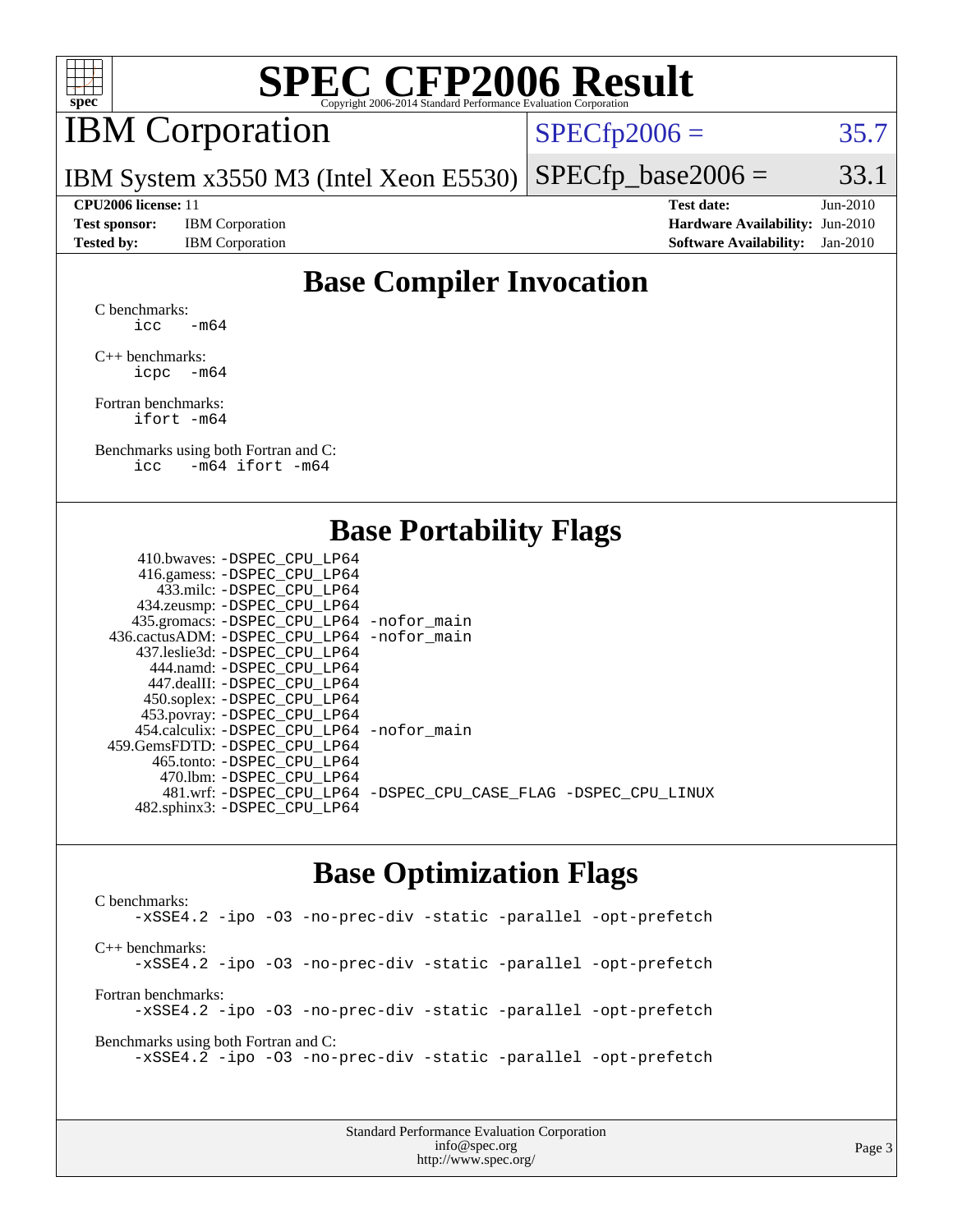

### IBM Corporation

 $SPECfp2006 = 35.7$  $SPECfp2006 = 35.7$ 

IBM System x3550 M3 (Intel Xeon E5530)  $SPECTp\_base2006 = 33.1$ 

**[Test sponsor:](http://www.spec.org/auto/cpu2006/Docs/result-fields.html#Testsponsor)** IBM Corporation **[Hardware Availability:](http://www.spec.org/auto/cpu2006/Docs/result-fields.html#HardwareAvailability)** Jun-2010

**[CPU2006 license:](http://www.spec.org/auto/cpu2006/Docs/result-fields.html#CPU2006license)** 11 **[Test date:](http://www.spec.org/auto/cpu2006/Docs/result-fields.html#Testdate)** Jun-2010 **[Tested by:](http://www.spec.org/auto/cpu2006/Docs/result-fields.html#Testedby)** IBM Corporation **[Software Availability:](http://www.spec.org/auto/cpu2006/Docs/result-fields.html#SoftwareAvailability)** Jan-2010

### **[Peak Compiler Invocation](http://www.spec.org/auto/cpu2006/Docs/result-fields.html#PeakCompilerInvocation)**

[C benchmarks](http://www.spec.org/auto/cpu2006/Docs/result-fields.html#Cbenchmarks):  $\text{icc}$   $-\text{m64}$ 

[C++ benchmarks:](http://www.spec.org/auto/cpu2006/Docs/result-fields.html#CXXbenchmarks) [icpc -m64](http://www.spec.org/cpu2006/results/res2010q3/cpu2006-20100621-11835.flags.html#user_CXXpeak_intel_icpc_64bit_bedb90c1146cab66620883ef4f41a67e)

[Fortran benchmarks](http://www.spec.org/auto/cpu2006/Docs/result-fields.html#Fortranbenchmarks): [ifort -m64](http://www.spec.org/cpu2006/results/res2010q3/cpu2006-20100621-11835.flags.html#user_FCpeak_intel_ifort_64bit_ee9d0fb25645d0210d97eb0527dcc06e)

[Benchmarks using both Fortran and C](http://www.spec.org/auto/cpu2006/Docs/result-fields.html#BenchmarksusingbothFortranandC): [icc -m64](http://www.spec.org/cpu2006/results/res2010q3/cpu2006-20100621-11835.flags.html#user_CC_FCpeak_intel_icc_64bit_0b7121f5ab7cfabee23d88897260401c) [ifort -m64](http://www.spec.org/cpu2006/results/res2010q3/cpu2006-20100621-11835.flags.html#user_CC_FCpeak_intel_ifort_64bit_ee9d0fb25645d0210d97eb0527dcc06e)

#### **[Peak Portability Flags](http://www.spec.org/auto/cpu2006/Docs/result-fields.html#PeakPortabilityFlags)**

Same as Base Portability Flags

### **[Peak Optimization Flags](http://www.spec.org/auto/cpu2006/Docs/result-fields.html#PeakOptimizationFlags)**

[C benchmarks](http://www.spec.org/auto/cpu2006/Docs/result-fields.html#Cbenchmarks):

 433.milc: [-xSSE4.2](http://www.spec.org/cpu2006/results/res2010q3/cpu2006-20100621-11835.flags.html#user_peakPASS2_CFLAGSPASS2_LDFLAGS433_milc_f-xSSE42_f91528193cf0b216347adb8b939d4107)(pass 2) [-prof-gen](http://www.spec.org/cpu2006/results/res2010q3/cpu2006-20100621-11835.flags.html#user_peakPASS1_CFLAGSPASS1_LDFLAGS433_milc_prof_gen_e43856698f6ca7b7e442dfd80e94a8fc)(pass 1) [-ipo](http://www.spec.org/cpu2006/results/res2010q3/cpu2006-20100621-11835.flags.html#user_peakPASS2_CFLAGSPASS2_LDFLAGS433_milc_f-ipo)(pass 2) [-O3](http://www.spec.org/cpu2006/results/res2010q3/cpu2006-20100621-11835.flags.html#user_peakPASS2_CFLAGSPASS2_LDFLAGS433_milc_f-O3)(pass 2) [-no-prec-div](http://www.spec.org/cpu2006/results/res2010q3/cpu2006-20100621-11835.flags.html#user_peakPASS2_CFLAGSPASS2_LDFLAGS433_milc_f-no-prec-div)(pass 2) [-static](http://www.spec.org/cpu2006/results/res2010q3/cpu2006-20100621-11835.flags.html#user_peakPASS2_CFLAGSPASS2_LDFLAGS433_milc_f-static)(pass 2) [-prof-use](http://www.spec.org/cpu2006/results/res2010q3/cpu2006-20100621-11835.flags.html#user_peakPASS2_CFLAGSPASS2_LDFLAGS433_milc_prof_use_bccf7792157ff70d64e32fe3e1250b55)(pass 2) [-ansi-alias](http://www.spec.org/cpu2006/results/res2010q3/cpu2006-20100621-11835.flags.html#user_peakOPTIMIZE433_milc_f-ansi-alias)

 470.lbm: [-xSSE4.2](http://www.spec.org/cpu2006/results/res2010q3/cpu2006-20100621-11835.flags.html#user_peakPASS2_CFLAGSPASS2_LDFLAGS470_lbm_f-xSSE42_f91528193cf0b216347adb8b939d4107)(pass 2) [-prof-gen](http://www.spec.org/cpu2006/results/res2010q3/cpu2006-20100621-11835.flags.html#user_peakPASS1_CFLAGSPASS1_LDFLAGS470_lbm_prof_gen_e43856698f6ca7b7e442dfd80e94a8fc)(pass 1) [-ipo](http://www.spec.org/cpu2006/results/res2010q3/cpu2006-20100621-11835.flags.html#user_peakPASS2_CFLAGSPASS2_LDFLAGS470_lbm_f-ipo)(pass 2) [-O3](http://www.spec.org/cpu2006/results/res2010q3/cpu2006-20100621-11835.flags.html#user_peakPASS2_CFLAGSPASS2_LDFLAGS470_lbm_f-O3)(pass 2) [-no-prec-div](http://www.spec.org/cpu2006/results/res2010q3/cpu2006-20100621-11835.flags.html#user_peakPASS2_CFLAGSPASS2_LDFLAGS470_lbm_f-no-prec-div)(pass 2) [-static](http://www.spec.org/cpu2006/results/res2010q3/cpu2006-20100621-11835.flags.html#user_peakPASS2_CFLAGSPASS2_LDFLAGS470_lbm_f-static)(pass 2) [-prof-use](http://www.spec.org/cpu2006/results/res2010q3/cpu2006-20100621-11835.flags.html#user_peakPASS2_CFLAGSPASS2_LDFLAGS470_lbm_prof_use_bccf7792157ff70d64e32fe3e1250b55)(pass 2) [-parallel](http://www.spec.org/cpu2006/results/res2010q3/cpu2006-20100621-11835.flags.html#user_peakOPTIMIZE470_lbm_f-parallel) [-ansi-alias](http://www.spec.org/cpu2006/results/res2010q3/cpu2006-20100621-11835.flags.html#user_peakOPTIMIZE470_lbm_f-ansi-alias) [-auto-ilp32](http://www.spec.org/cpu2006/results/res2010q3/cpu2006-20100621-11835.flags.html#user_peakCOPTIMIZE470_lbm_f-auto-ilp32)

 482.sphinx3: [-xSSE4.2](http://www.spec.org/cpu2006/results/res2010q3/cpu2006-20100621-11835.flags.html#user_peakOPTIMIZE482_sphinx3_f-xSSE42_f91528193cf0b216347adb8b939d4107) [-ipo](http://www.spec.org/cpu2006/results/res2010q3/cpu2006-20100621-11835.flags.html#user_peakOPTIMIZE482_sphinx3_f-ipo) [-O3](http://www.spec.org/cpu2006/results/res2010q3/cpu2006-20100621-11835.flags.html#user_peakOPTIMIZE482_sphinx3_f-O3) [-no-prec-div](http://www.spec.org/cpu2006/results/res2010q3/cpu2006-20100621-11835.flags.html#user_peakOPTIMIZE482_sphinx3_f-no-prec-div) [-static](http://www.spec.org/cpu2006/results/res2010q3/cpu2006-20100621-11835.flags.html#user_peakOPTIMIZE482_sphinx3_f-static) [-auto-ilp32](http://www.spec.org/cpu2006/results/res2010q3/cpu2006-20100621-11835.flags.html#user_peakCOPTIMIZE482_sphinx3_f-auto-ilp32) [-unroll2](http://www.spec.org/cpu2006/results/res2010q3/cpu2006-20100621-11835.flags.html#user_peakCOPTIMIZE482_sphinx3_f-unroll_784dae83bebfb236979b41d2422d7ec2)

[C++ benchmarks:](http://www.spec.org/auto/cpu2006/Docs/result-fields.html#CXXbenchmarks)

 444.namd: [-xSSE4.2](http://www.spec.org/cpu2006/results/res2010q3/cpu2006-20100621-11835.flags.html#user_peakPASS2_CXXFLAGSPASS2_LDFLAGS444_namd_f-xSSE42_f91528193cf0b216347adb8b939d4107)(pass 2) [-prof-gen](http://www.spec.org/cpu2006/results/res2010q3/cpu2006-20100621-11835.flags.html#user_peakPASS1_CXXFLAGSPASS1_LDFLAGS444_namd_prof_gen_e43856698f6ca7b7e442dfd80e94a8fc)(pass 1) [-ipo](http://www.spec.org/cpu2006/results/res2010q3/cpu2006-20100621-11835.flags.html#user_peakPASS2_CXXFLAGSPASS2_LDFLAGS444_namd_f-ipo)(pass 2) [-O3](http://www.spec.org/cpu2006/results/res2010q3/cpu2006-20100621-11835.flags.html#user_peakPASS2_CXXFLAGSPASS2_LDFLAGS444_namd_f-O3)(pass 2) [-no-prec-div](http://www.spec.org/cpu2006/results/res2010q3/cpu2006-20100621-11835.flags.html#user_peakPASS2_CXXFLAGSPASS2_LDFLAGS444_namd_f-no-prec-div)(pass 2) [-static](http://www.spec.org/cpu2006/results/res2010q3/cpu2006-20100621-11835.flags.html#user_peakPASS2_CXXFLAGSPASS2_LDFLAGS444_namd_f-static)(pass 2) [-prof-use](http://www.spec.org/cpu2006/results/res2010q3/cpu2006-20100621-11835.flags.html#user_peakPASS2_CXXFLAGSPASS2_LDFLAGS444_namd_prof_use_bccf7792157ff70d64e32fe3e1250b55)(pass 2) [-fno-alias](http://www.spec.org/cpu2006/results/res2010q3/cpu2006-20100621-11835.flags.html#user_peakOPTIMIZE444_namd_f-no-alias_694e77f6c5a51e658e82ccff53a9e63a) [-auto-ilp32](http://www.spec.org/cpu2006/results/res2010q3/cpu2006-20100621-11835.flags.html#user_peakCXXOPTIMIZE444_namd_f-auto-ilp32)

 447.dealII: [-xSSE4.2](http://www.spec.org/cpu2006/results/res2010q3/cpu2006-20100621-11835.flags.html#user_peakPASS2_CXXFLAGSPASS2_LDFLAGS447_dealII_f-xSSE42_f91528193cf0b216347adb8b939d4107)(pass 2) [-prof-gen](http://www.spec.org/cpu2006/results/res2010q3/cpu2006-20100621-11835.flags.html#user_peakPASS1_CXXFLAGSPASS1_LDFLAGS447_dealII_prof_gen_e43856698f6ca7b7e442dfd80e94a8fc)(pass 1) [-ipo](http://www.spec.org/cpu2006/results/res2010q3/cpu2006-20100621-11835.flags.html#user_peakPASS2_CXXFLAGSPASS2_LDFLAGS447_dealII_f-ipo)(pass 2) [-O3](http://www.spec.org/cpu2006/results/res2010q3/cpu2006-20100621-11835.flags.html#user_peakPASS2_CXXFLAGSPASS2_LDFLAGS447_dealII_f-O3)(pass 2) [-no-prec-div](http://www.spec.org/cpu2006/results/res2010q3/cpu2006-20100621-11835.flags.html#user_peakPASS2_CXXFLAGSPASS2_LDFLAGS447_dealII_f-no-prec-div)(pass 2) [-static](http://www.spec.org/cpu2006/results/res2010q3/cpu2006-20100621-11835.flags.html#user_peakPASS2_CXXFLAGSPASS2_LDFLAGS447_dealII_f-static)(pass 2) [-prof-use](http://www.spec.org/cpu2006/results/res2010q3/cpu2006-20100621-11835.flags.html#user_peakPASS2_CXXFLAGSPASS2_LDFLAGS447_dealII_prof_use_bccf7792157ff70d64e32fe3e1250b55)(pass 2) [-unroll2](http://www.spec.org/cpu2006/results/res2010q3/cpu2006-20100621-11835.flags.html#user_peakOPTIMIZE447_dealII_f-unroll_784dae83bebfb236979b41d2422d7ec2) [-ansi-alias](http://www.spec.org/cpu2006/results/res2010q3/cpu2006-20100621-11835.flags.html#user_peakOPTIMIZE447_dealII_f-ansi-alias) [-scalar-rep-](http://www.spec.org/cpu2006/results/res2010q3/cpu2006-20100621-11835.flags.html#user_peakOPTIMIZE447_dealII_f-disablescalarrep_abbcad04450fb118e4809c81d83c8a1d) [-auto-ilp32](http://www.spec.org/cpu2006/results/res2010q3/cpu2006-20100621-11835.flags.html#user_peakCXXOPTIMIZE447_dealII_f-auto-ilp32)

 450.soplex: [-xSSE4.2](http://www.spec.org/cpu2006/results/res2010q3/cpu2006-20100621-11835.flags.html#user_peakPASS2_CXXFLAGSPASS2_LDFLAGS450_soplex_f-xSSE42_f91528193cf0b216347adb8b939d4107)(pass 2) [-prof-gen](http://www.spec.org/cpu2006/results/res2010q3/cpu2006-20100621-11835.flags.html#user_peakPASS1_CXXFLAGSPASS1_LDFLAGS450_soplex_prof_gen_e43856698f6ca7b7e442dfd80e94a8fc)(pass 1) [-ipo](http://www.spec.org/cpu2006/results/res2010q3/cpu2006-20100621-11835.flags.html#user_peakPASS2_CXXFLAGSPASS2_LDFLAGS450_soplex_f-ipo)(pass 2) [-O3](http://www.spec.org/cpu2006/results/res2010q3/cpu2006-20100621-11835.flags.html#user_peakPASS2_CXXFLAGSPASS2_LDFLAGS450_soplex_f-O3)(pass 2) [-no-prec-div](http://www.spec.org/cpu2006/results/res2010q3/cpu2006-20100621-11835.flags.html#user_peakPASS2_CXXFLAGSPASS2_LDFLAGS450_soplex_f-no-prec-div)(pass 2) [-static](http://www.spec.org/cpu2006/results/res2010q3/cpu2006-20100621-11835.flags.html#user_peakPASS2_CXXFLAGSPASS2_LDFLAGS450_soplex_f-static)(pass 2) [-prof-use](http://www.spec.org/cpu2006/results/res2010q3/cpu2006-20100621-11835.flags.html#user_peakPASS2_CXXFLAGSPASS2_LDFLAGS450_soplex_prof_use_bccf7792157ff70d64e32fe3e1250b55)(pass 2) [-opt-malloc-options=3](http://www.spec.org/cpu2006/results/res2010q3/cpu2006-20100621-11835.flags.html#user_peakOPTIMIZE450_soplex_f-opt-malloc-options_13ab9b803cf986b4ee62f0a5998c2238) [-auto-ilp32](http://www.spec.org/cpu2006/results/res2010q3/cpu2006-20100621-11835.flags.html#user_peakCXXOPTIMIZE450_soplex_f-auto-ilp32)

Continued on next page

Standard Performance Evaluation Corporation [info@spec.org](mailto:info@spec.org) <http://www.spec.org/>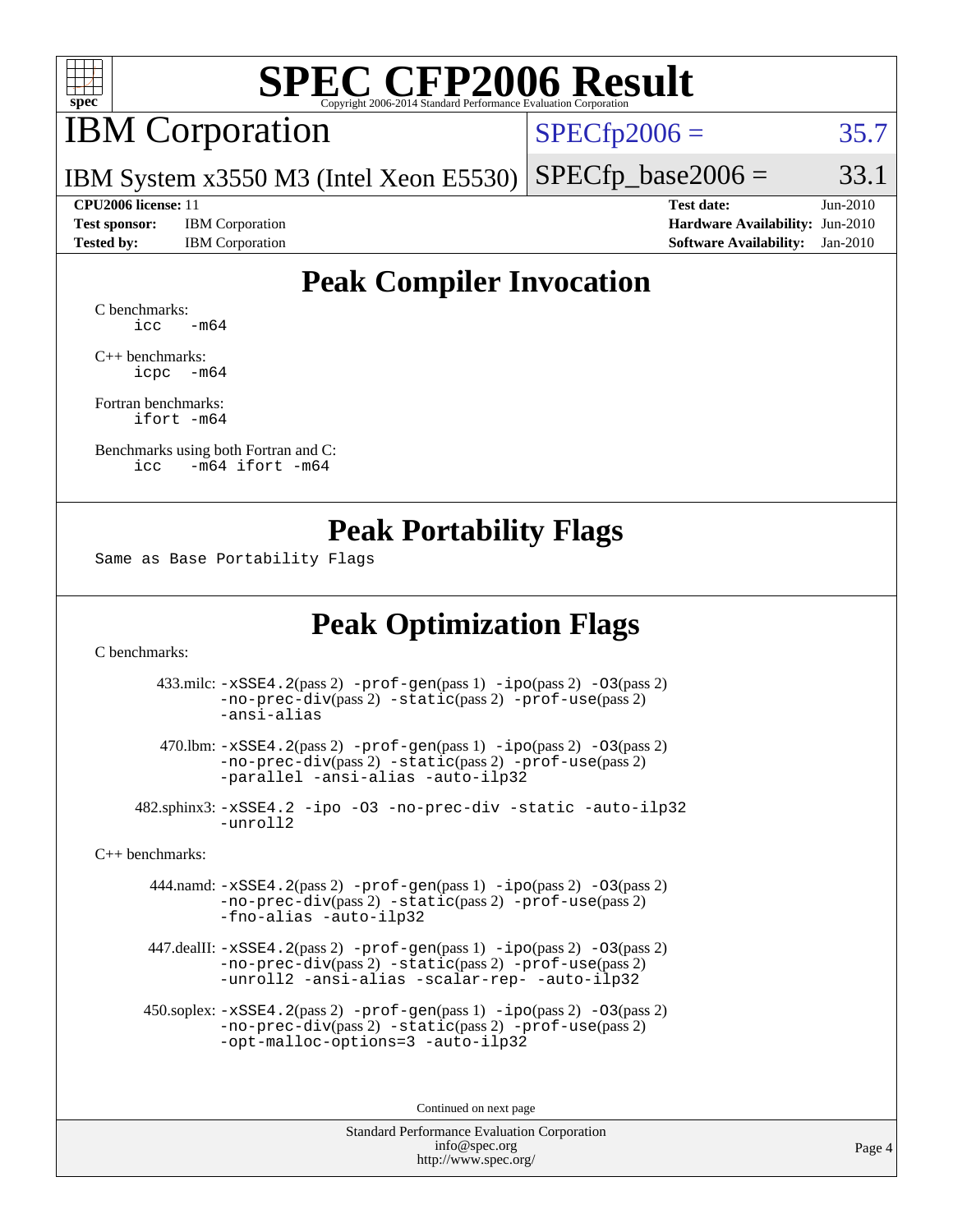

**IBM Corporation** 

 $SPECfp2006 = 35.7$  $SPECfp2006 = 35.7$ 

IBM System x3550 M3 (Intel Xeon E5530)  $SPECTp\_base2006 = 33.1$ 

**[Tested by:](http://www.spec.org/auto/cpu2006/Docs/result-fields.html#Testedby)** IBM Corporation **[Software Availability:](http://www.spec.org/auto/cpu2006/Docs/result-fields.html#SoftwareAvailability)** Jan-2010

**[CPU2006 license:](http://www.spec.org/auto/cpu2006/Docs/result-fields.html#CPU2006license)** 11 **[Test date:](http://www.spec.org/auto/cpu2006/Docs/result-fields.html#Testdate)** Jun-2010 **[Test sponsor:](http://www.spec.org/auto/cpu2006/Docs/result-fields.html#Testsponsor)** IBM Corporation **[Hardware Availability:](http://www.spec.org/auto/cpu2006/Docs/result-fields.html#HardwareAvailability)** Jun-2010

### **[Peak Optimization Flags \(Continued\)](http://www.spec.org/auto/cpu2006/Docs/result-fields.html#PeakOptimizationFlags)**

|                                      | $\sim$                                                                                                                                                                                  |
|--------------------------------------|-----------------------------------------------------------------------------------------------------------------------------------------------------------------------------------------|
|                                      | 453.povray: -xSSE4.2(pass 2) -prof-gen(pass 1) -ipo(pass 2) -03(pass 2)<br>-no-prec-div(pass 2) -static(pass 2) -prof-use(pass 2)<br>-unroll4 -ansi-alias                               |
| Fortran benchmarks:                  |                                                                                                                                                                                         |
|                                      | 410.bwaves: -xSSE4.2 -ipo -03 -no-prec-div -static -opt-prefetch<br>-parallel                                                                                                           |
|                                      | 416.gamess: $-xSSE4$ . 2(pass 2) $-prof-gen(pass 1) -ipo(pass 2) -03(pass 2)$<br>-no-prec-div(pass 2) -static(pass 2) -prof-use(pass 2)<br>-unroll2 -Ob0 -ansi-alias -scalar-rep-       |
|                                      | $434$ .zeusmp: basepeak = yes                                                                                                                                                           |
|                                      | $437$ .leslie3d: basepeak = yes                                                                                                                                                         |
|                                      | $459.GemsFDTD: -xSSE4.2(pass 2) -prof-gen(pass 1) -ipo(pass 2) -03(pass 2)$<br>-no-prec-div(pass 2) -static(pass 2) -prof-use(pass 2)<br>-unroll2 -Ob0 -opt-prefetch -parallel          |
|                                      | 465.tonto: -xSSE4.2(pass 2) -prof-gen(pass 1) -ipo(pass 2) -03(pass 2)<br>-no-prec-div(pass 2) -static(pass 2) -prof-use(pass 2)<br>-inline-calloc -opt-malloc-options=3 -auto -unroll4 |
| Benchmarks using both Fortran and C: |                                                                                                                                                                                         |
|                                      | 435.gromacs: $-xSSE4$ . 2(pass 2) -prof-gen(pass 1) -ipo(pass 2) -03(pass 2)<br>-no-prec-div(pass 2) -static(pass 2) -prof-use(pass 2)<br>-opt-prefetch -auto-ilp32                     |
|                                      | 436.cactusADM: -xSSE4.2(pass 2) -prof-gen(pass 1) -ipo(pass 2) -03(pass 2)<br>-no-prec-div(pass 2) -static(pass 2) -prof-use(pass 2)<br>-unroll2 -opt-prefetch -parallel -auto-ilp32    |
|                                      | 454.calculix: -xSSE4.2 -ipo -03 -no-prec-div -static -auto-ilp32                                                                                                                        |
|                                      | 481.wrf: Same as 454.calculix                                                                                                                                                           |
|                                      | The flags file that was used to format this result can be browsed at<br>http://www.spec.org/cpu2006/flags/Intel-ic11.1-linux64-revE.20100601.html                                       |
|                                      | You can also download the XML flags source by saying the following link:<br>http://www.spec.org/cpu2006/flags/Intel-icl1.1-linux64-revE.20100601.xml                                    |
|                                      |                                                                                                                                                                                         |
|                                      |                                                                                                                                                                                         |